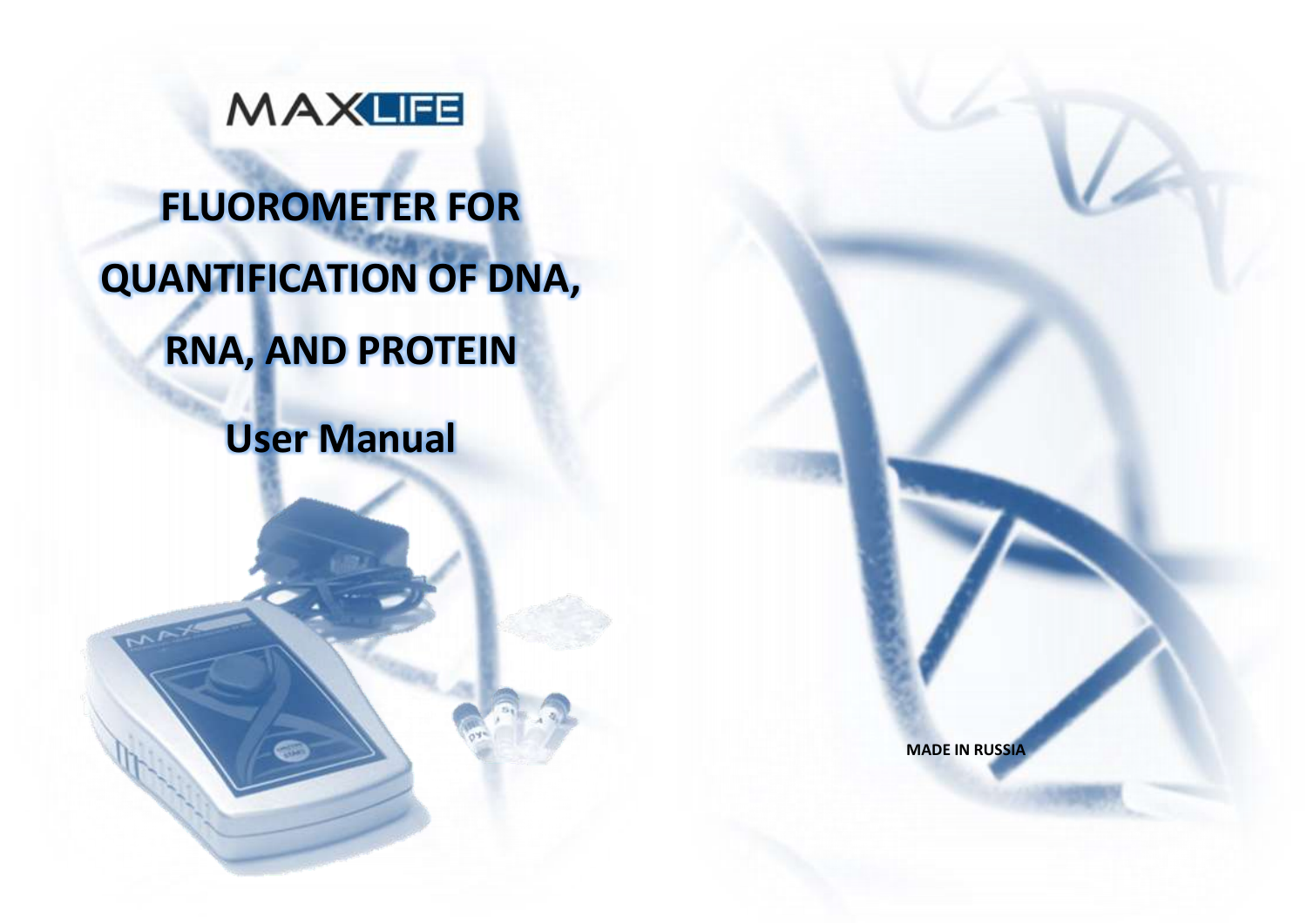### **Contents**

Introduction. 1.

Instrument Specifications. 2.

Description of MAXLIFE Fluorometer. 3.

Power. 4

Technology. 5.

Calibration. 6.

High Reading (Conc.>200ng/uL). 7.

Low Reading (Conc.<5ng/uL). 8.

Handling Samples. 9.

## **Introduction. 1.**

The MAXLIFE is a fluorometer for the quantitation of DNA, RNA, and protein, using the highly sensitive and accurate fluorescencebased quantitation dyes. Use of dyes selective for DNA, RNA, and protein minimizes the effects of contaminants in your sample that affect the quantitation (pigments, biopolymers). Further, technologies used in the MAXLIFE Fluorometer for attaining the highest sensitivity allow you to use as little as 1 μL of sample and still achieve high levels of accuracy, even with very dilute samples.

Specifications:

- Small sample (1 ul)
- Sensitivity (DNA, RNA) 0.5 ng/uL (10% CV)
- Sensitivity (Protein) 5 ng/uL (10% CV)
- Calculates concentration automatically
- Portable (Battery and AC power 110-250V)
- Compact size at only 17 x 13 x 3.5 cm
- Easily customize reagents and Dyes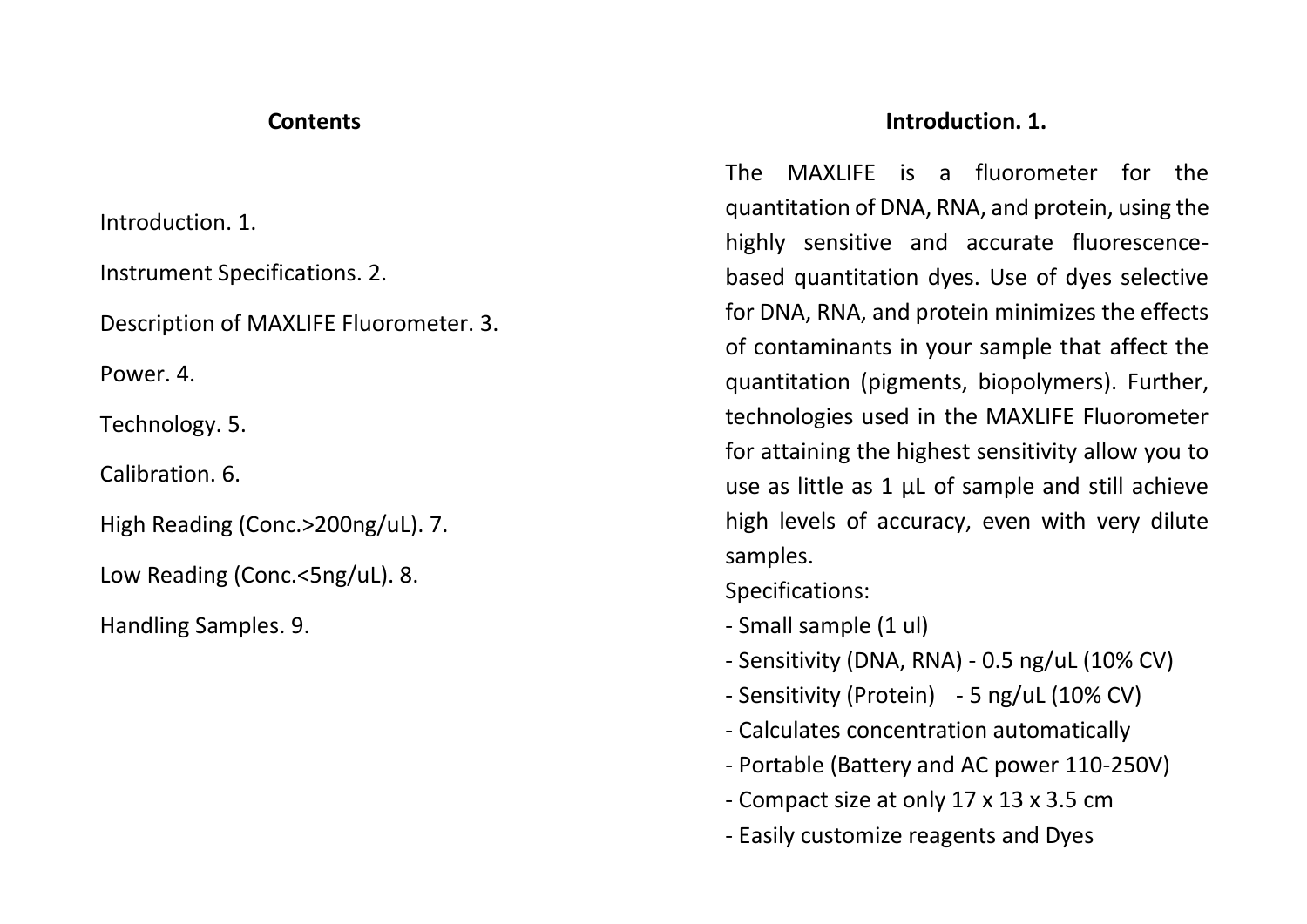# **Instrument Specifications. 2.**

**Operating power**: 100–240 VAC, 0.4 A

**Frequency**: 50–60 Hz

**Electrical output**: 12 VDC, 1.5 A

**Installation site**: Indoor use only

**Operating temperature**: 10–45°C

**Maximum relative humidity**: 20–80%, non-

condensing

**Instrument dimensions**: 13 cm × 17 cm × 3.5 cm;

**Weight**: 370 g

**Dynamic range**: 4 orders of magnitude

**Processing time**: ≤ 3 seconds/sample

**Light sources**: Blue LED (max ~470 nm)

**Emission filter**: 500–800 nm

**Detectors**: Photodiodes

**Calibration type**: 2-point standard

**Tube type**: 0.2 mL PCR polypropylene tubes

(non-colored)

**Ready-to-use**: 2 seconds

#### **Description of MAXLIFE Fluorometer. 3.**



- (1) Display
- (2) Socket for samples with lid
- (3) Button [ON / OFF / START]
- (4) Vents
- (5) AC adapter (AC 110-220 V / DC 12 V)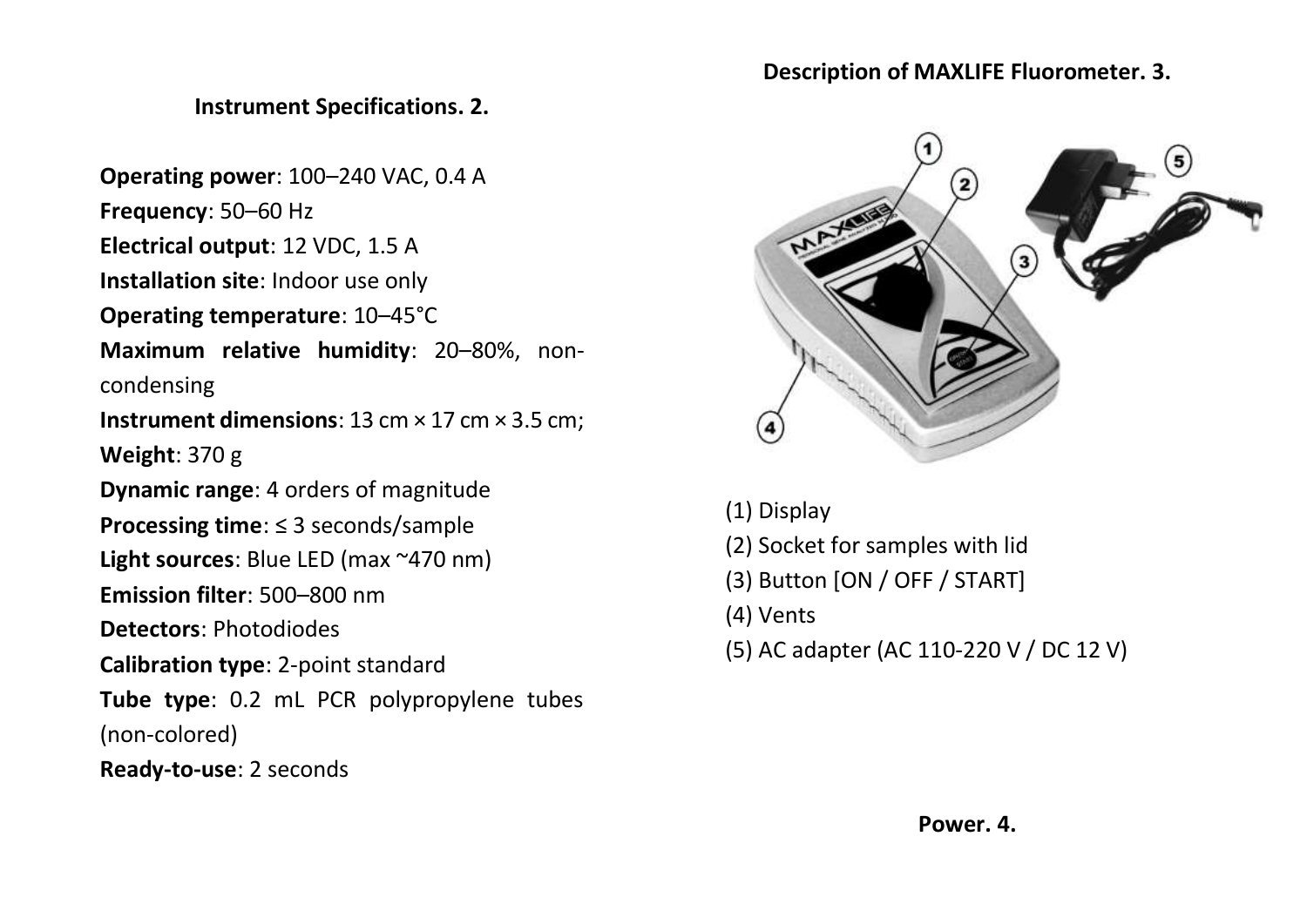The MAXLIFE Fluorometer is a stand-alone instrument that does not require a connection to a computer.

1. After unpacking the instrument, place the instrument on a flat, level, dry surface.

2. Plug the power cord into the electrical outlet. Be sure to use only the power cord supplied with your instrument. Powering

the instrument with an unapproved power cord may damage the instrument. Plug end of the supplied power cord into the MAXLIFE Fluorometer.

3. The instrument is automatically charging on when it is plugged in.

4. To power-on the MAXLIFE Fluorometer, press [ON/OFF]. To power-off the MAXLIFE Fluorometer, press [ON/OFF] ca 3 sec (long press).

5. The built-in rechargeable Li-Ion battery provides up to 8 hours of continuous operation. Charger notes Batteries tend to heat up during use.

For each assay, run new standards for calibrating the MAXLIFE Fluorometer.

1. Set up two Assay Tubes for the standards and one tube for each user sample.

2. Prepare the Working Solution by diluting the Dye 1:250 in buffer. Prepare 250 μL of Working Solution for each sample and two standards.

3. Prepare the test tubes (0,2 mL PCR).

4. Pour into separate test tubes to 1 μL (10 of protein) standard or sample. Add 250 μL of Working Solution for each tube.

5. Vortex all tubes for 2–3 seconds. Prevent the formation of bubbles. Otherwise, spin tubes 1 sec. ca 10 000 g.

6. Insert the tubes in the MAXLIFE Fluorometer and take readings: Standard A tube; Standard B tube; samples tubes.

7. Optional: Add 9 μL sample if concentration <5 ng/uL. Divide the result by 10.

8. Optional: Dilute the sample 10 times, if concentration >200 ng/uL. Multiply the result by 10.

# **Technology. 5.**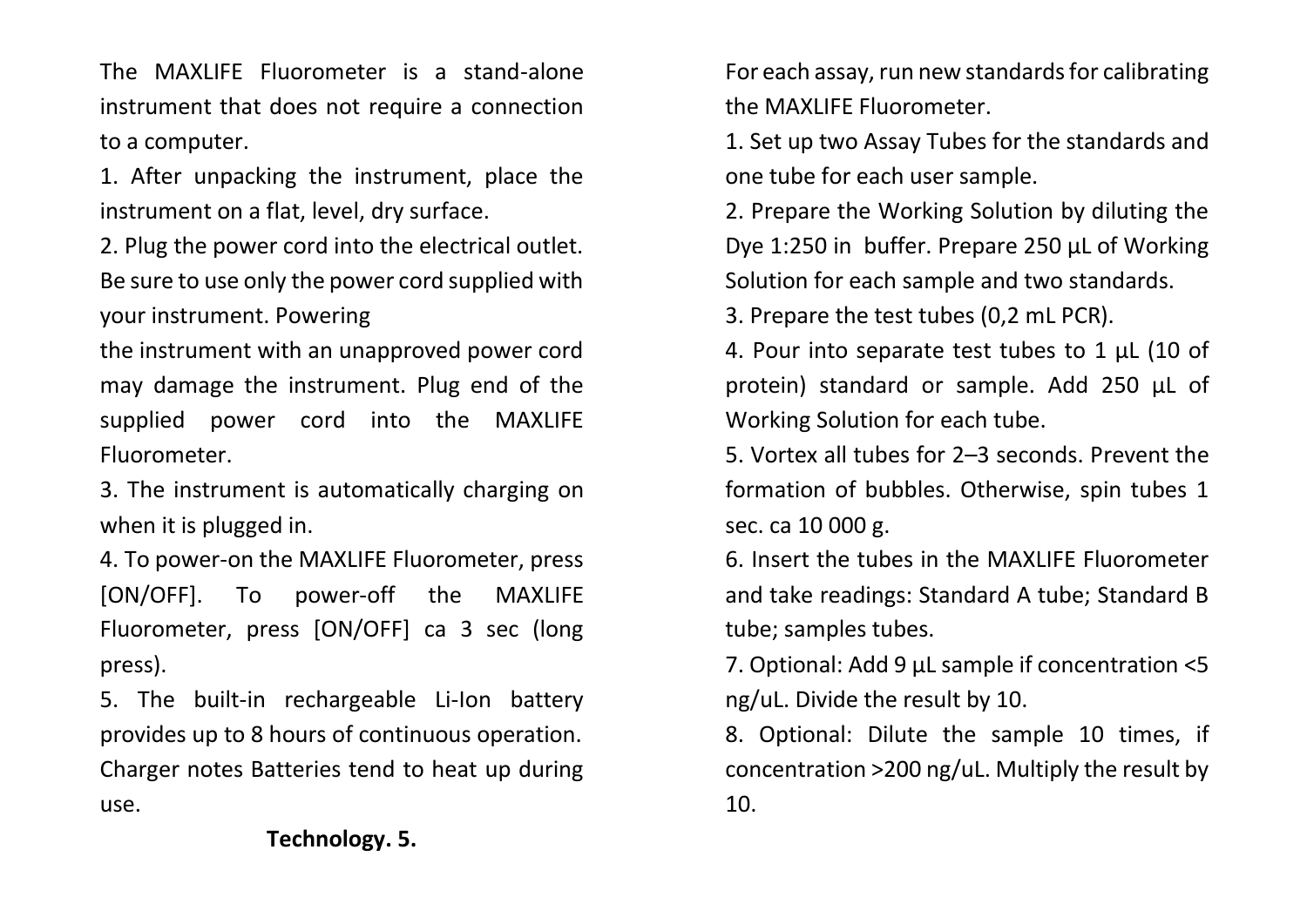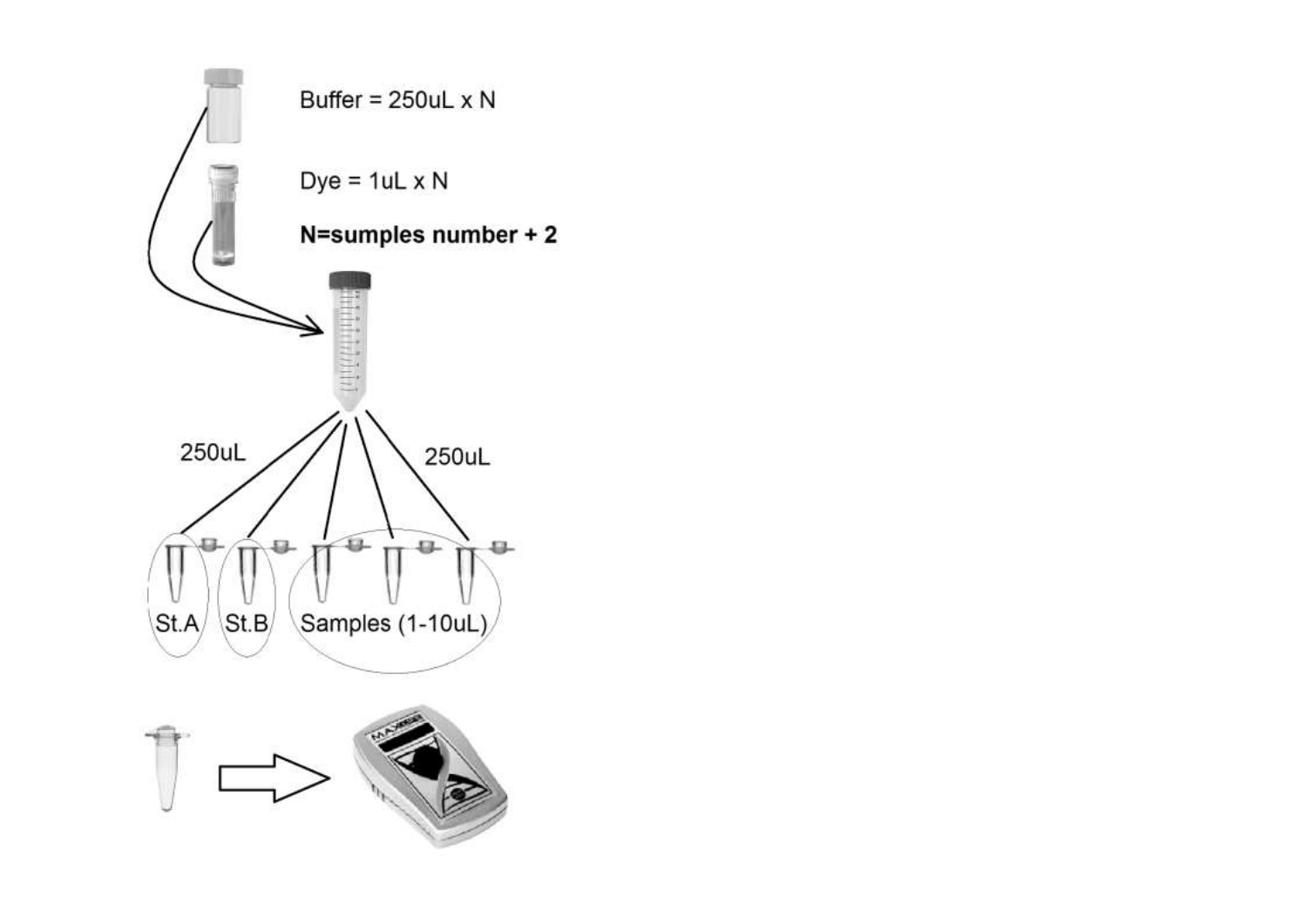#### **Calibration. 6.**

For each assay, you have the choice to run a new calibration or to use the values from the previous calibration. As you first use the instrument, you should perform a new calibration each time. As you become familiar with the assays, the instrument, your pipetting accuracy, and significant temperature fluctuations within your laboratory, you should determine the level of comfort you have using the calibration data stored from the last time the instrument was calibrated. Remember also that the fluorescence signal in the tubes containing the standards and the samples is stable for not longer than 0,5 hours.

Your sample is out of range. Use a sample that is less concentrated.

Dilute the sample 10 times

- Ensure that the lid is closed while reading standards and samples.

- Prepare samples and standards according to the instructions in the MAXLIFE assay kit you are using.

- Ensure that the assay is performed entirely at room temperature.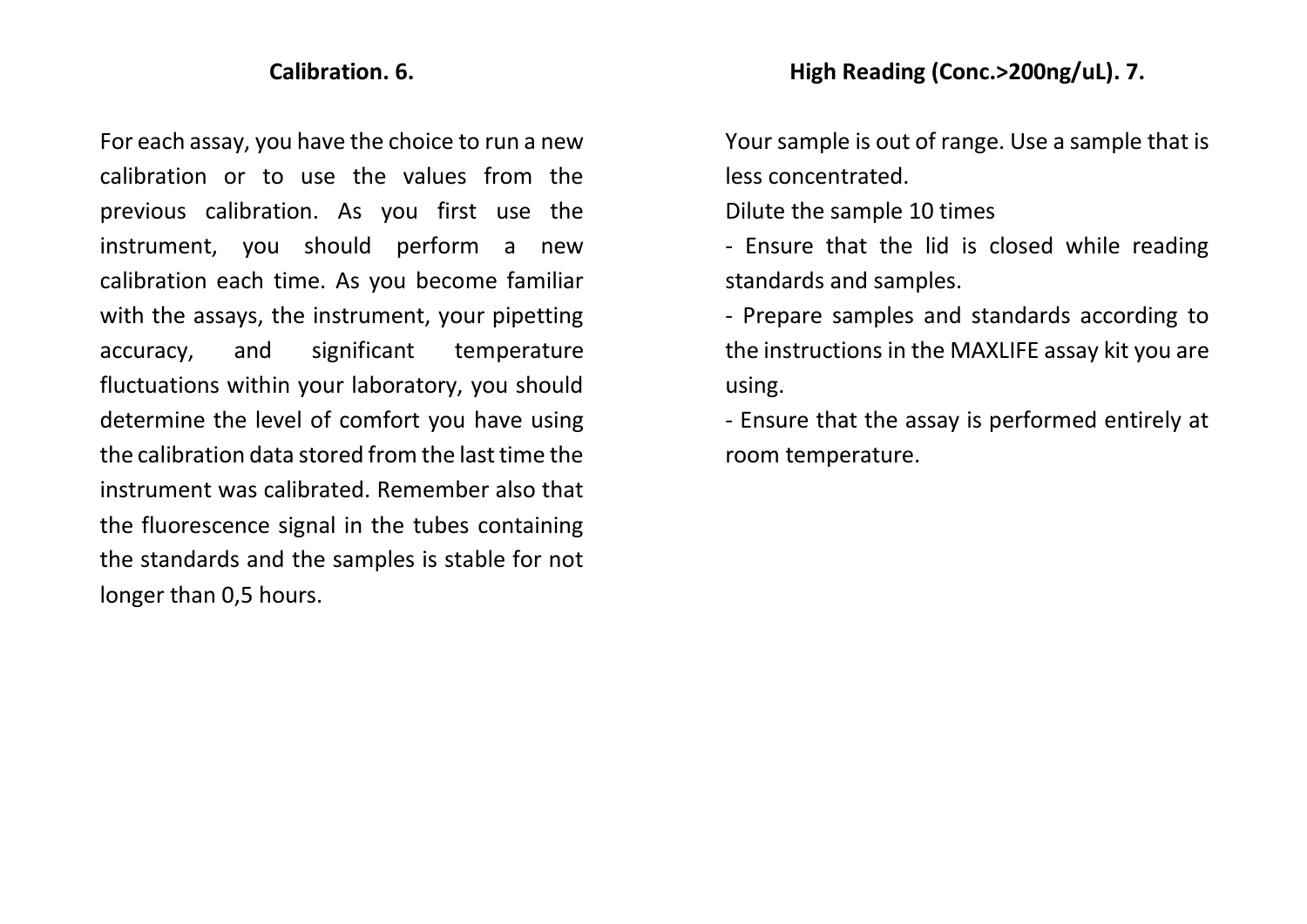## **Low Reading (Conc.<5ng/uL). 8.**

Your sample is out of range.

Add 9 μL sample into test tube.

- Ensure that you have prepared the MAXLIFE working solution correctly (1:250 dilution using the buffer provided in the kit).

- Ensure that you have prepared the standard tubes correctly (1 μL of each standard in 250 μL of working solution).

- Ensure that the standard and sample tubes are filled L.

- Protect the MAXLIFE reagent and working solutions from light.

- Standards must be used in the correct order (A, B).

- Ensure that the assay is performed entirely at room temperature.

#### **Handling Samples. 9.**

The calibration standards included in the MAXLIFE RNA Kits are high-quality RNA standards.

The integrity and concentration of these standards is critical to the optimal performance of the MAXLIFE RNA assay. We highly recommend treating the RNA standards as you would any other precious RNA. Use appropriate RNAse-free handling techniques, including RNAse-free gloves, pipette tips, and tubes. Keep the tube lids closed whenever possible; do not touch the pipet to the inside wall of the tube when withdrawing a sample, and return the RNA standard to the refrigerator as soon as possible after use.

- Ensure that the assay tubes are at room temperature at the time the reading is taken. Do not hold assay tubes in your hand and do not leave assay tubes in the MAXLIFE.